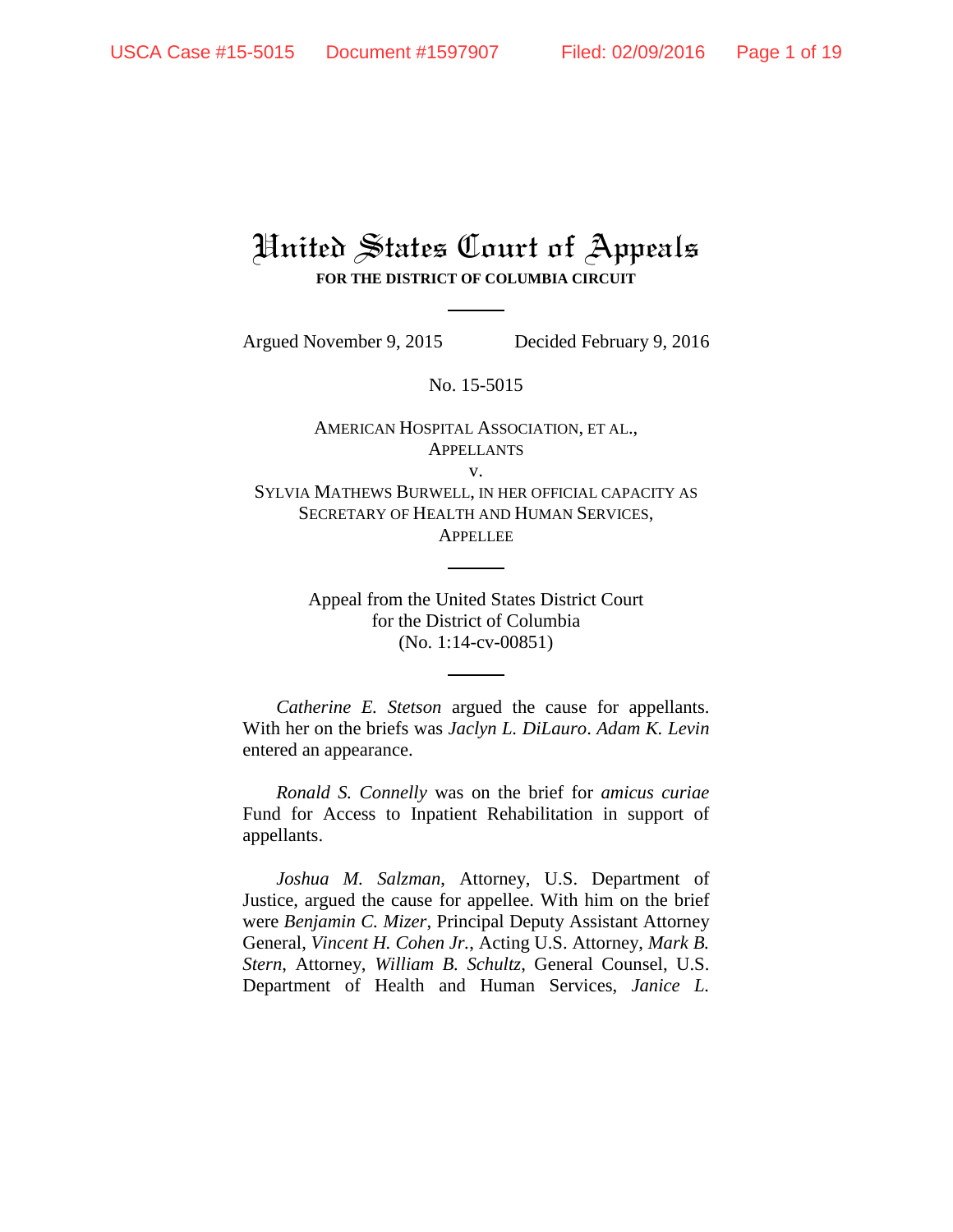$\mathcal{L}$ 

*Hoffman*, Associate General Counsel, and *Susan Maxson Lyons*, Deputy Associate General Counsel.

Before: TATEL, KAVANAUGH, and SRINIVASAN, *Circuit Judges*.

Opinion for the Court filed by *Circuit Judge* TATEL.

TATEL, *Circuit Judge*: At heart, this case is about an agency caught between two congressionally assigned tasks. Congress has prescribed specific time frames for the Secretary of Health and Human Services to reach decisions on various stages of administrative appeals of Medicare reimbursement claim denials. But Congress has also directed the Secretary to implement the Medicare Recovery Audit Program to detect waste, fraud, and abuse. Although the audit program has recovered billions of dollars in fraudulently or otherwise improperly paid funds, it has also contributed significantly to a volume of appeals that makes compliance with the statutory time frames impossible. Plaintiffs, including several hospitals with a significant amount of money tied up in the appeals process for far longer than the statute contemplates, seek a writ of mandamus compelling the Secretary to act within those time frames. Although Plaintiffs disclaim any desire or authority to force the Secretary to curtail the audit program or take any other particular action to meet the deadlines, the record suggests that absent further congressional action, the Secretary would likely have to drastically curtail that program to comply with such an order. The district court concluded that mandamus relief was unwarranted, noting the political branches' ongoing efforts to resolve this tension and the audit program's success in detecting improper payments. For the reasons set forth in this opinion, we reverse and remand with instructions to the district court to consider the problem as it now stands—worse, not better.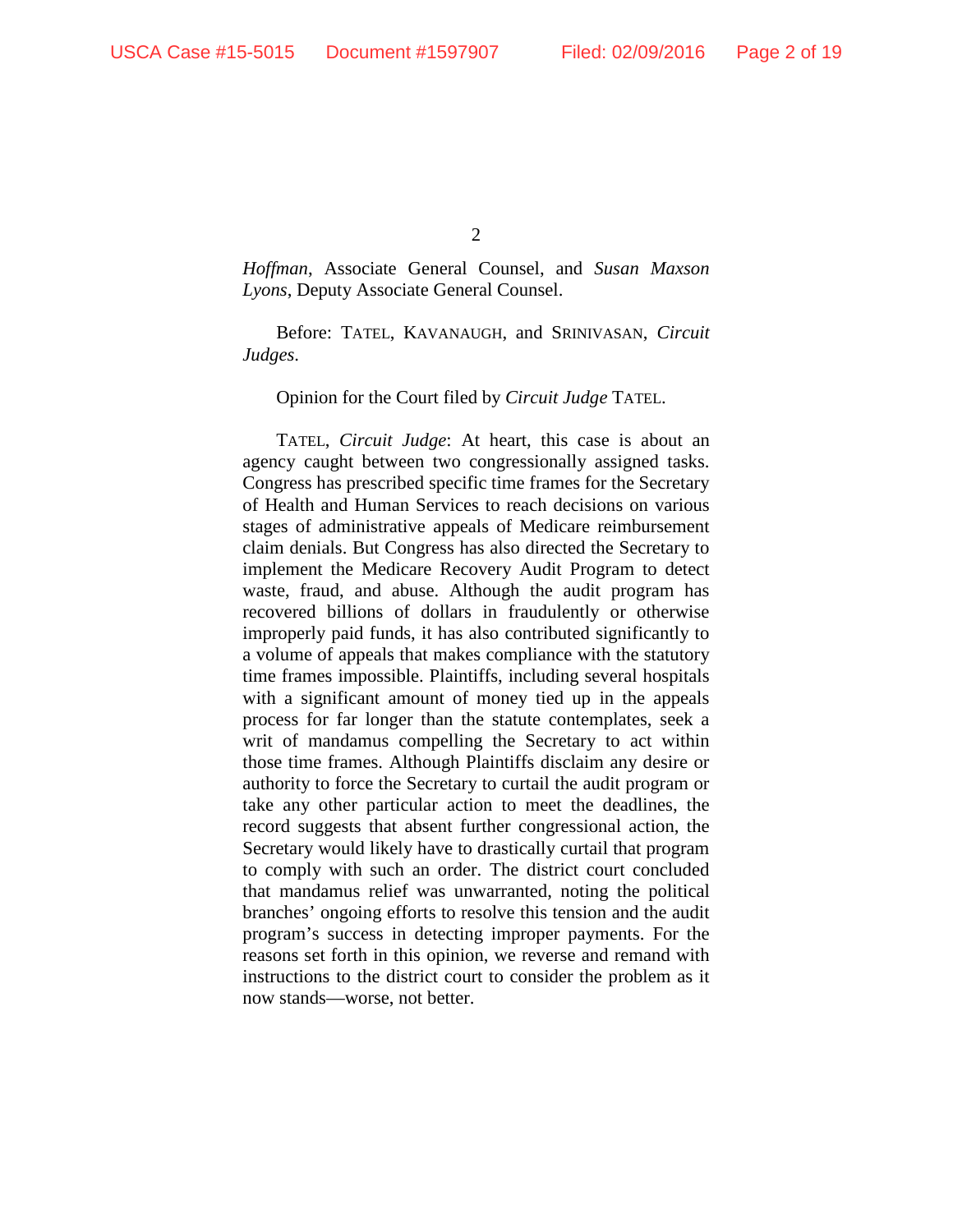### **I.**

After a hospital or other health-care provider performs Medicare-eligible services, it submits a claim for reimbursement to a Medicare Administrative Contractor (MAC). 42 U.S.C. §§ 1395ff(a)(1)–(2), 1395kk-1(a); 42 C.F.R. §§ 405.904(a)(2), 405.920–405.928. The MAC decides whether to pay or deny the claim. If a claim is denied, the Medicare Act provides a four-level administrative appeal process, followed by judicial review. At the first level, the health care provider presents its claim again to the MAC for "redetermination." 42 U.S.C. § 1395ff(a)(3)(A), (a)(3)(C)(ii). The second level involves "reconsideration" by a Qualified Independent Contractor (QIC). *Id.* § 1395ff(c). The Centers for Medicare and Medicaid Services (CMS) oversees initial determinations and redeterminations by the MACs, as well as reconsiderations by the QICs.

If the provider remains unsatisfied, and if its claim exceeds \$150, it may continue to the third stage: de novo review by an administrative law judge, including a hearing. *Id.* § 1395ff(b)(1)(E)(i), (b)(1)(E)(iii), (d)(1)(A); 42 C.F.R. § 405.1006(b); 80 Fed. Reg. 57,827, 57,827 (2015). This stage of the process is overseen by the Office of Medicare Hearings and Appeals (OMHA), which houses ALJs and their support staff, and which is funded by a separate appropriation. *See* Medicare Prescription Drug, Improvement, and Modernization Act of 2003, Pub. L. No. 108-173, § 931, 117 Stat. 2066 (requiring the Secretary to create an "administrative office that is organizationally and functionally separate from [CMS]" to "assure the independence of administrative law judges"). The fourth and final administrative stage involves de novo review by the Medicare Appeals Council, a division of the Departmental Appeals Board (DAB). Although the DAB has authority to hold a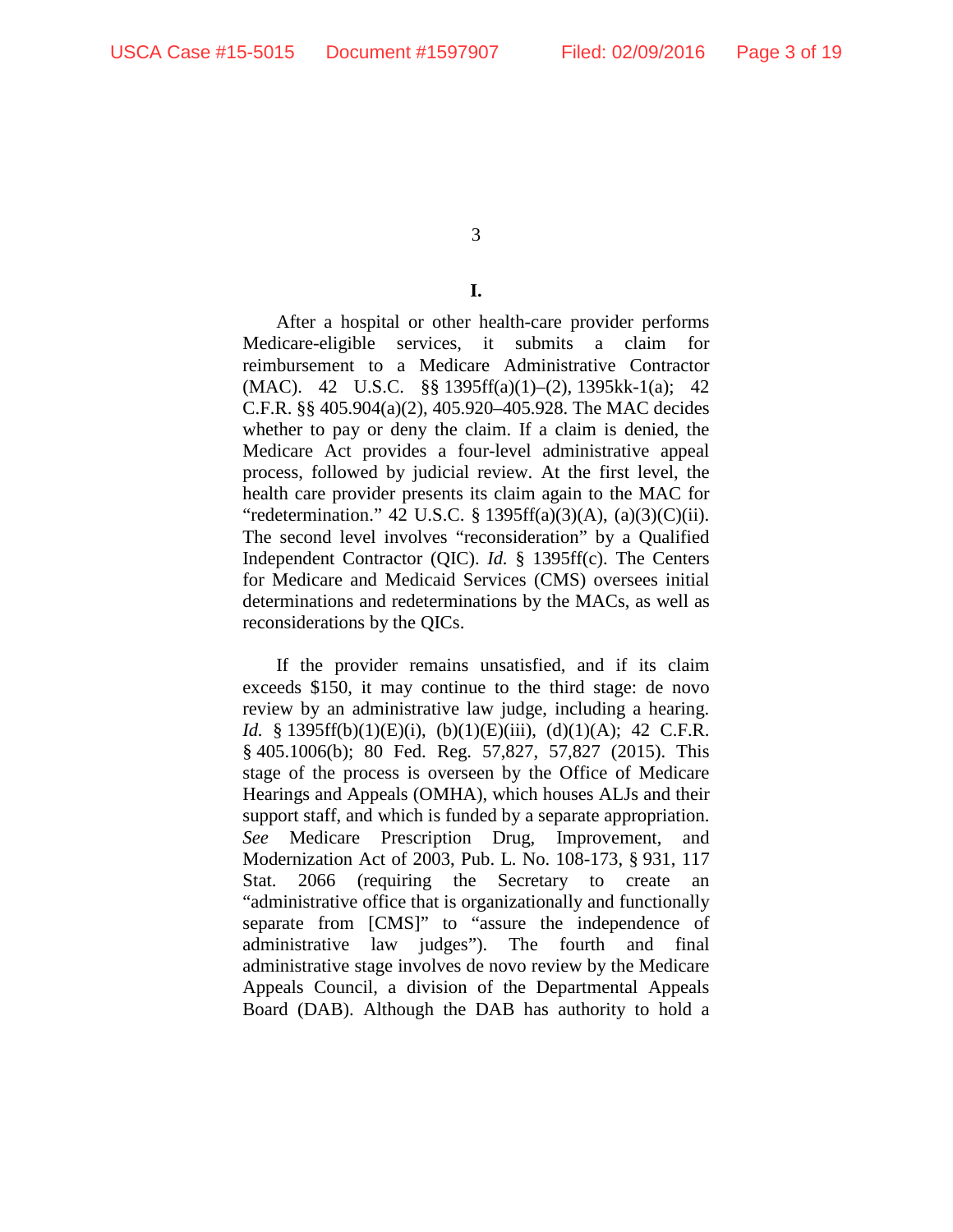hearing, it does so only if "there is an extraordinary question of law/policy/fact." Mot. for Summ. J. Ex. 2, at 118. Finally, after completing the administrative appeal process, providers may seek review in district court of claim denials worth at least \$1,500. 42 U.S.C. § 1395ff(b)(1)(E)(i), (b)(1)(E)(iii); 42 C.F.R. § 405.1006(c); 80 Fed. Reg. at 57,827. We apologize to our readers for all of the acronyms, but this is, after all, a Medicare case, and acronyms seem integral to the parties' native language.

To prevent appeals from lingering unresolved, the statute includes specific time frames for each step of the process. In particular, redetermination by the MACs "shall be concluded" within sixty days, 42 U.S.C.  $\S$  1395ff(a)(3)(C)(ii), and, with exceptions not relevant here, QICs "shall conduct and conclude" reconsiderations within sixty days, *id.*  $§$  1395ff(c)(3)(C)(i). Similarly, ALJs "shall conduct and conclude a hearing . . . and render a decision" within ninety days, *id.* § 1395ff(d)(1)(A), although the appealing provider may "waive" this "deadline," *id.* § 1395ff(d)(1)(B). And finally, the DAB "shall conduct and conclude a review . . . and make a decision or remand the case to the administrative law judge for reconsideration" within ninety days. *Id.* § 1395ff(d)(2)(A). If all these time periods are met, appeals will work their way through the administrative process within about a year.

The statute also prescribes "consequences of failure to meet" several of the statutory "deadlines." In a process commonly referred to as "escalation," a provider that has been waiting for longer than the statutory time limit may advance its appeal to the next stage. Thus, a provider may "escalate" its appeal to the ALJ stage if the QIC fails to act within the required sixty days, *id.* § 1395ff(c)(3)(C)(ii), to the DAB stage if the ALJ fails to act within the required ninety days, *id.*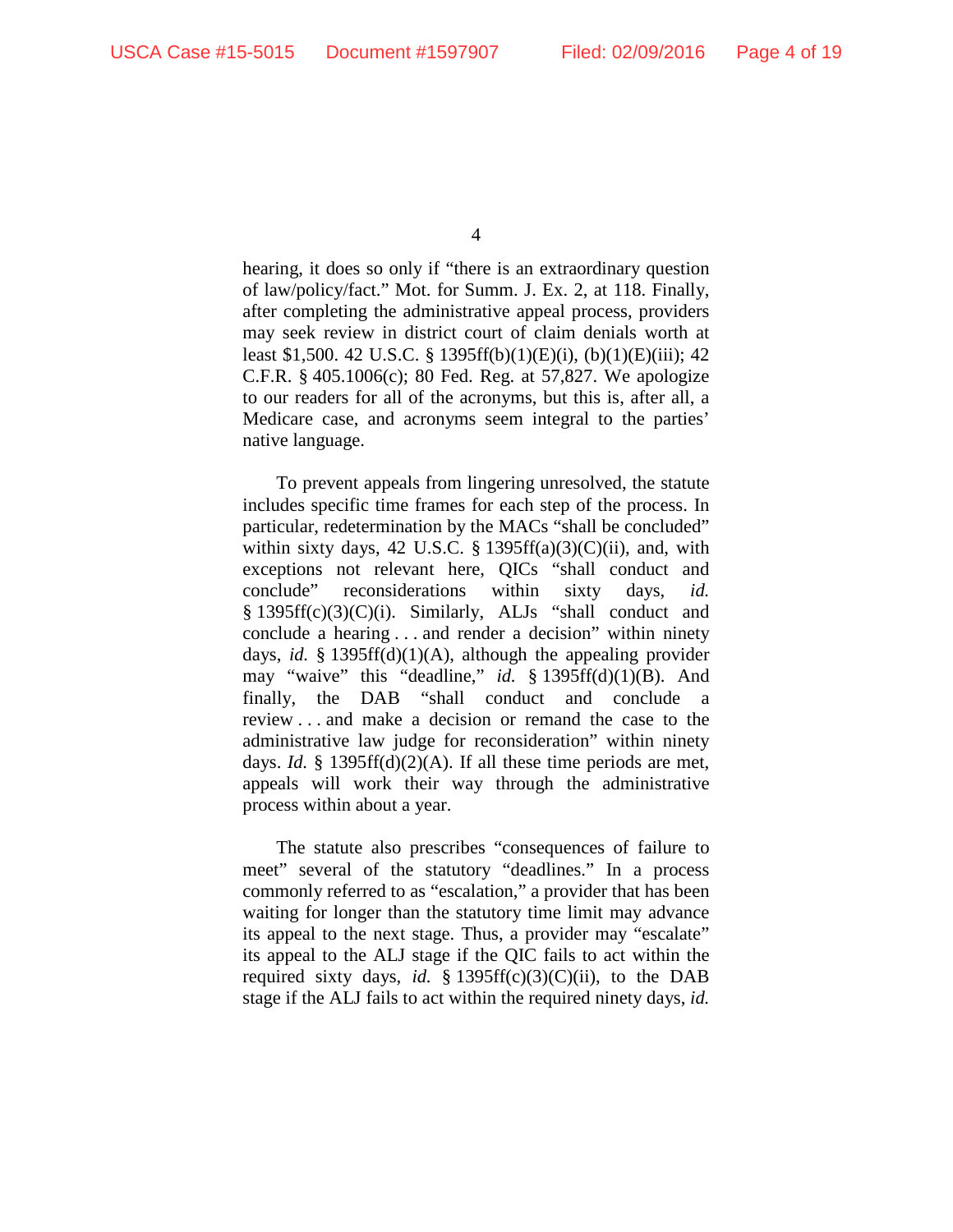$§$  1395ff(d)(3)(A), and to district court review if the DAB fails to act within the required ninety days, *id.* § 1395ff(d)(3)(B).

For years, the administrative appeal process functioned largely as anticipated, with its various stages typically completed within the statutory time frames. *American Hospital Ass'n v. Burwell*, 76 F. Supp. 3d 43, 46 (D.D.C. 2014). Then, in 2010, the Secretary fully implemented the Medicare Recovery Audit Program, which Congress had required the Secretary to set up "for the purpose of identifying underpayments and overpayments and recouping overpayments." 42 U.S.C. § 1395ddd(h)(1). Specifically, Congress directed that the Secretary "shall enter into contracts with recovery audit contractors" (RACs), who must be paid "on a contingent basis for collecting overpayments" and "in such amounts as the Secretary may specify for identifying underpayments." *Id.* § 1395ddd(h)(1)(B). Although Congress also specified certain other features of the program, such as that it must have "[n]ationwide coverage," *id.* § 1395ddd(h)(3), it left the Secretary broad discretion to determine many other program details.

The RAC program has had two primary effects. First, the government has recovered a great deal of improperly paid money. According to the Secretary, "[i]n 2012, the program identified \$2.3 billion in overpayments, and in fiscal year 2013, the recovery auditors identified and corrected \$3.65 billion in overpayments." Appellee's Br. 8–9 (footnotes omitted). In 2012, the Secretary adds, "only 7% of claims identified by audit contractors as overpayments were challenged and overturned on appeal," and only 9.3% were in 2013. *Id.* at 9.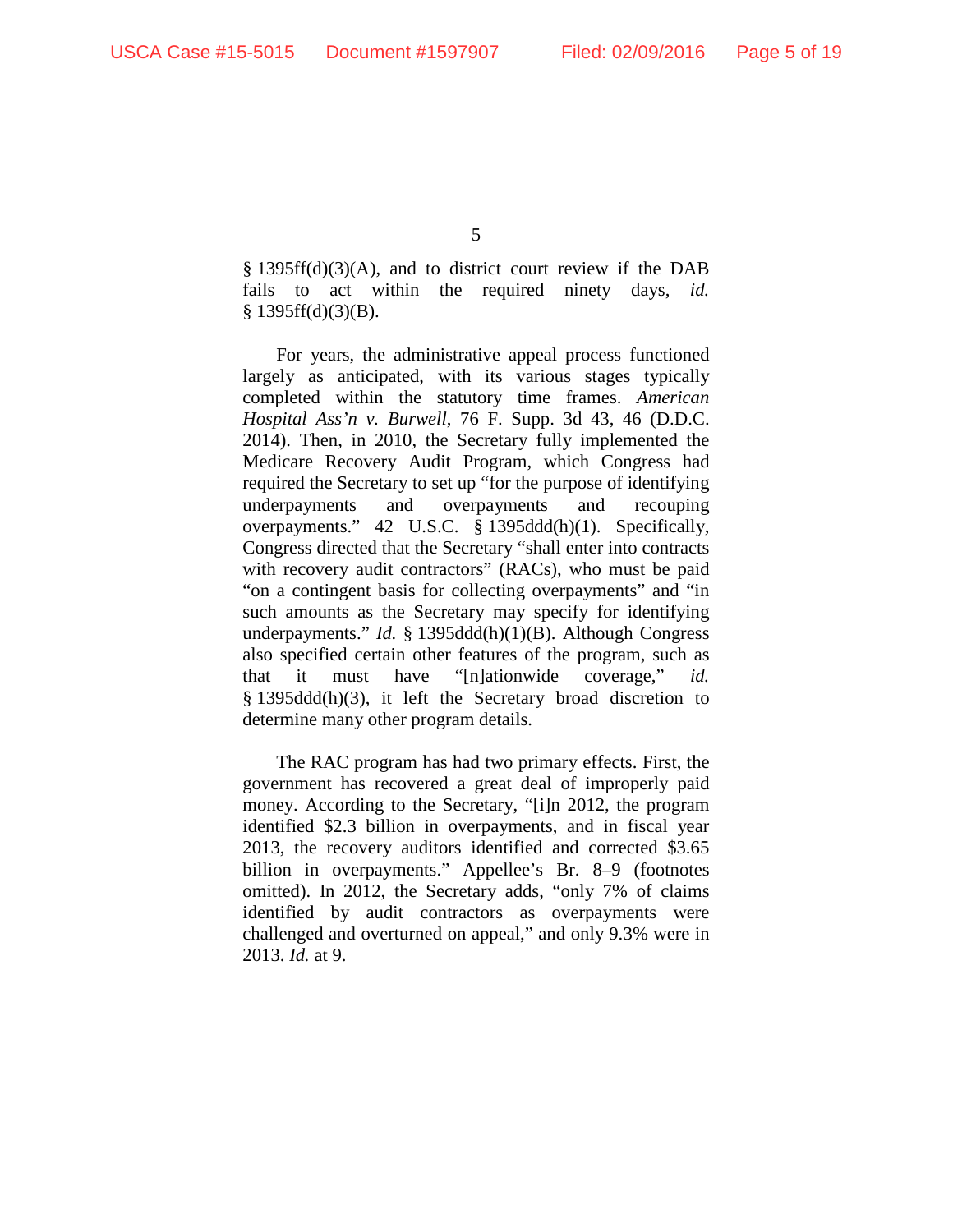But because RAC denials are appealable through the same administrative process as initial denials, the RAC program has contributed to a drastic increase in the number of administrative appeals. Thus, the number of appeals filed ballooned from 59,600 in fiscal year 2011 to more than 384,000 in fiscal year 2013. Mot. for Summ. J. Ex. 7, at 4. Although the Secretary explains that other factors, such as "increased utilization of Medicare-covered services," have played a role in increasing the number of appeals filed, Appellee's Br. 9, the government acknowledged at oral argument that 46% of the appeals currently pending before OMHA originated from the RAC program. Oral Arg. Tr. 35.

Between RAC and non-RAC appeals, OMHA currently receives many more cases than it can process in a timely fashion. Indeed, every two months or less, it receives as many appeals as it can process in a full year. Appellants' Br. 12. As of February 2015, the decisions ALJs were releasing had been pending for an average of 572 days. Appellee's Br. 10. This number will almost certainly continue to grow as the backlog worsens.

The Secretary has worked to address the backlog and corresponding delays. As a result of various reforms, the number of appeals the average ALJ resolves each year has more than doubled since 2009. Mot. for Summ. J. Ex. 7, at 4. Moreover, the agency secured funding for seven additional ALJs and associated staff in fiscal year 2014—an increase of about 10% over previous staffing levels. *Id.* at 5.

Despite these additional resources and significant improvements, the Secretary and OMHA find themselves in an untenable position. OMHA still has the capacity to process only about 72,000 appeals per year, a far cry from the almost 400,000 appeals it received in fiscal year 2013, or from the

<sup>6</sup>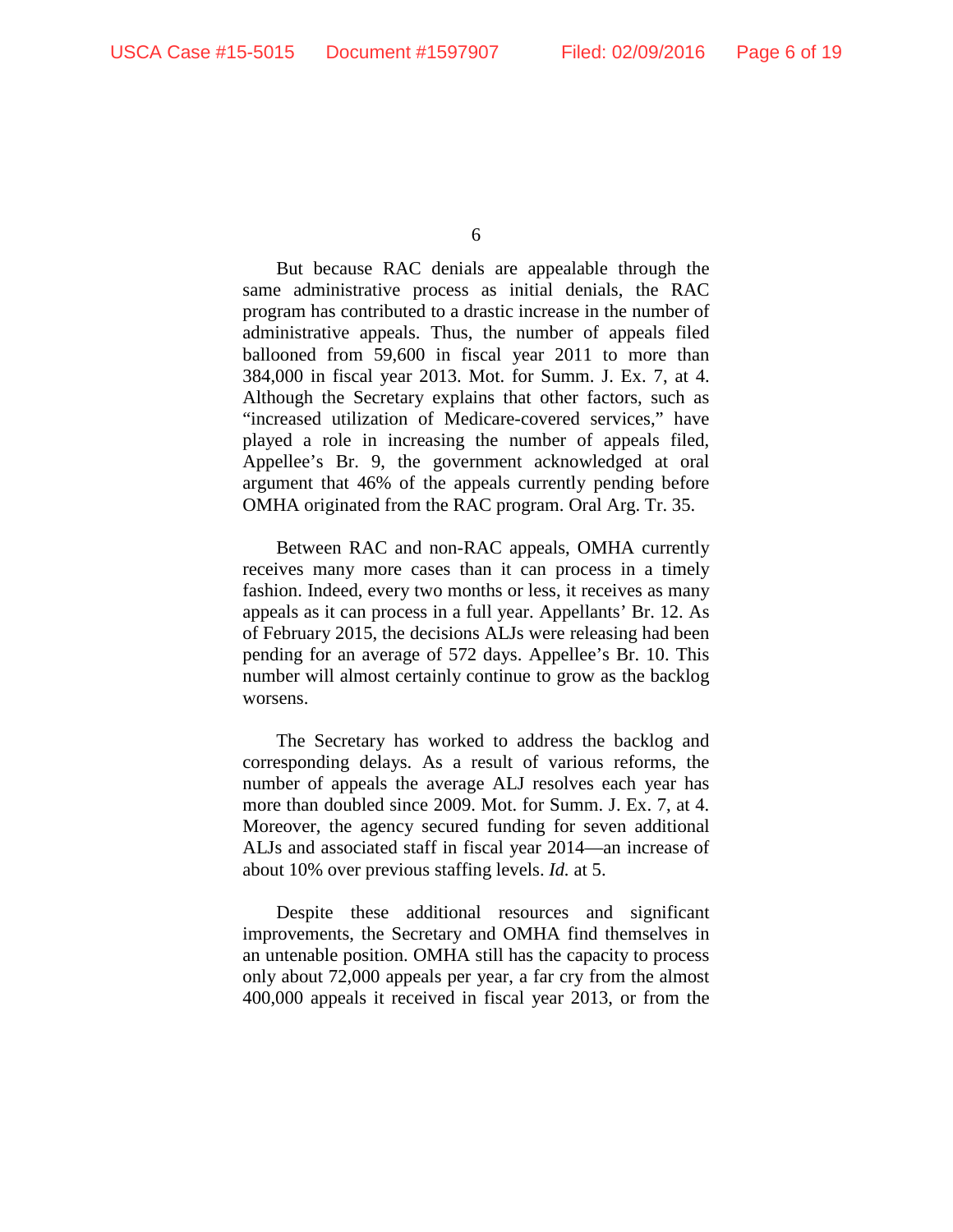over 800,000 appeals that composed its backlog in July 2014. *Id.* These figures suggest that at current rates, some alreadyfiled claims could take a decade or more to resolve. Bowing to this reality, in December 2013, OMHA's Chief ALJ sent a memorandum informing various hospitals that OMHA had temporarily suspended assigning appeals to ALJ dockets, that the suspension would last "at least 24 months," and that the agency "expect[ed] post-assignment hearing wait times [would] continue to exceed 6 months." Mot. for Summ. J. Ex. 3, at 1. The DAB stage is also plagued by delays, although not quite to the same degree. *E.g.*, Mot. for Summ. J. Ex. 7, at 107, 111.

Congress is fully aware of both the backlog and its connection to the RAC program. The Senate Finance Committee has held multiple hearings on the issue, dating back to at least July 2013. Indeed, although at a 2015 hearing, Senator Orrin Hatch, the committee chairman, expressed concern over the lengthy delays, he recognized that OMHA "has also taken steps to address its backlog, but there is only so much the agency can do with their current authorities and staffing." *See* Hatch Statement at Finance Hearing on Medicare Audit and Appeals (Apr. 28, 2015), http://www.finance.senate.gov/chairmans-news/hatch -statement-at-finance-hearing-on-medicare-audit-and-appeals.

Moreover, the Senate is considering a bill known as the "AFIRM Act," which would provide \$125,000,000 in additional annual funding for OMHA, as well as make other reforms to the appeal process designed to address the backlog. AFIRM Act, S. 2368, 114th Cong. (2015). If enacted, this legislation might go some way toward resolving the problems. As of yet, however, the bill remains only a bill, and the delays continue.

<sup>7</sup>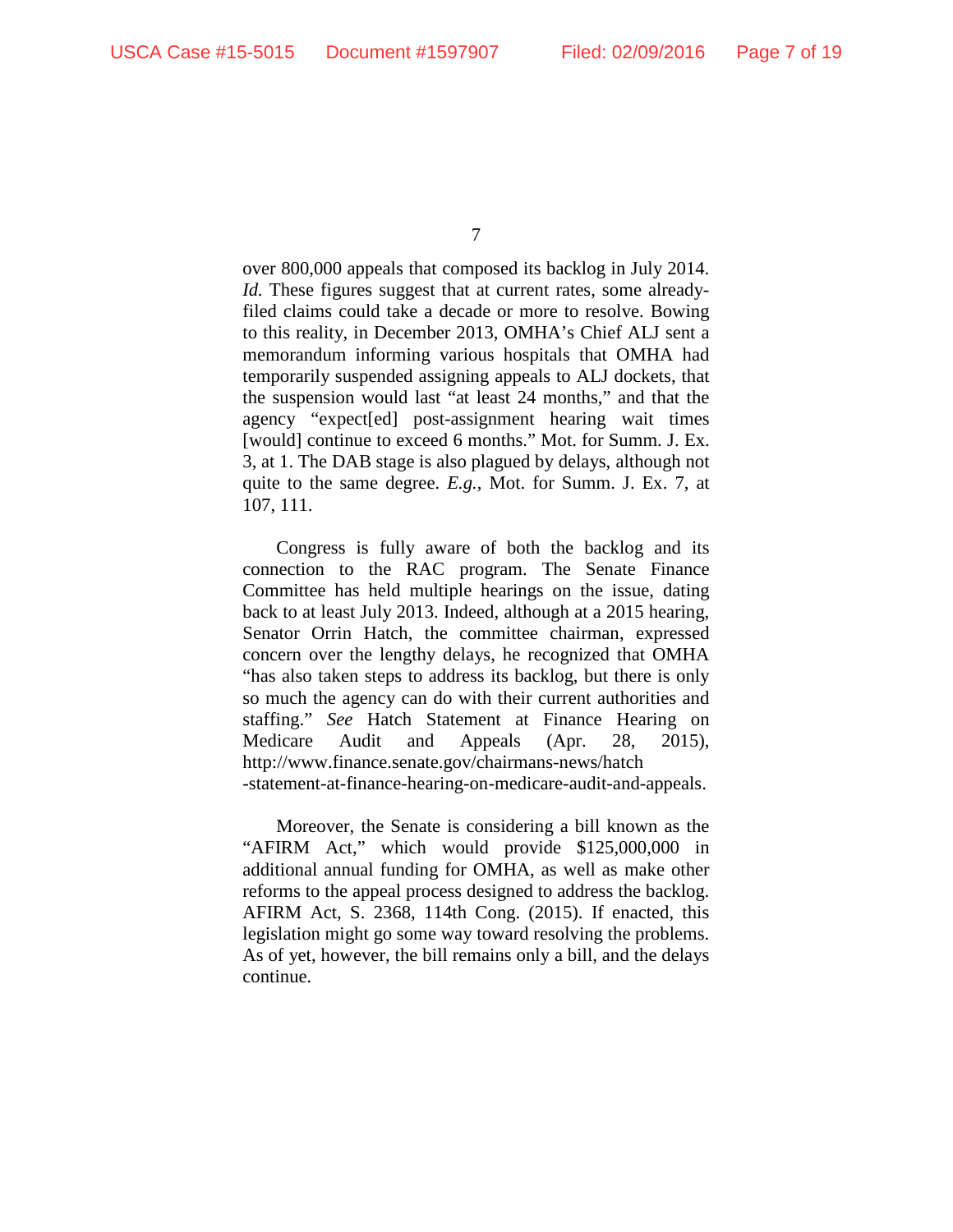If the vast majority of these delayed appeals were ultimately denied, they might amount to little more than an unfortunate nuisance. The record suggests, however, that many have merit. Hospitals responding to a survey conducted in 2014 by one of the plaintiffs in this case, the American Hospital Association, reported that they had appealed 52% of RAC denials, and that 66% of these appeals that had been completed were successful. Mot. for Summ. J. Ex. 5, at 55. The Secretary quibbles with the details of this statistic—and we acknowledge the obvious self-selection and bias problems—but even government counsel conceded at oral argument that 43% of ALJ appeals (including from RAC and non-RAC denials) succeed. Oral Arg. Tr. 37. This reversal rate is hardly negligible.

The delays at the ALJ stage are especially harmful to hospitals because HHS recoups funds after the QIC stage. 42 U.S.C. § 1395ddd(f)(2)(A). Given hospitals' frequent success at the ALJ level, this means that they are often deprived of access to significant funds to which they are entitled. This problem takes a particular toll on hospitals with a large share of patients who rely on Medicare.

Plaintiffs in this case, three such hospitals or hospital systems and the American Hospital Association (collectively, the "Association"), filed suit in United States district court seeking relief in the nature of mandamus under 28 U.S.C. § 1361 (which, for ease of reference, we refer to simply as "mandamus") to "compel the Secretary . . . to meet the statutory deadlines for administrative review of denials of claims for Medicare reimbursement." Compl. at 1. The three hospitals or hospital systems are (1) Baxter Regional Medical Center, a 268-bed regional hospital in Arkansas that derives 65% of its gross revenue from Medicare, Holleman Decl. ¶¶ 5–7; (2) Covenant Health, a community-owned health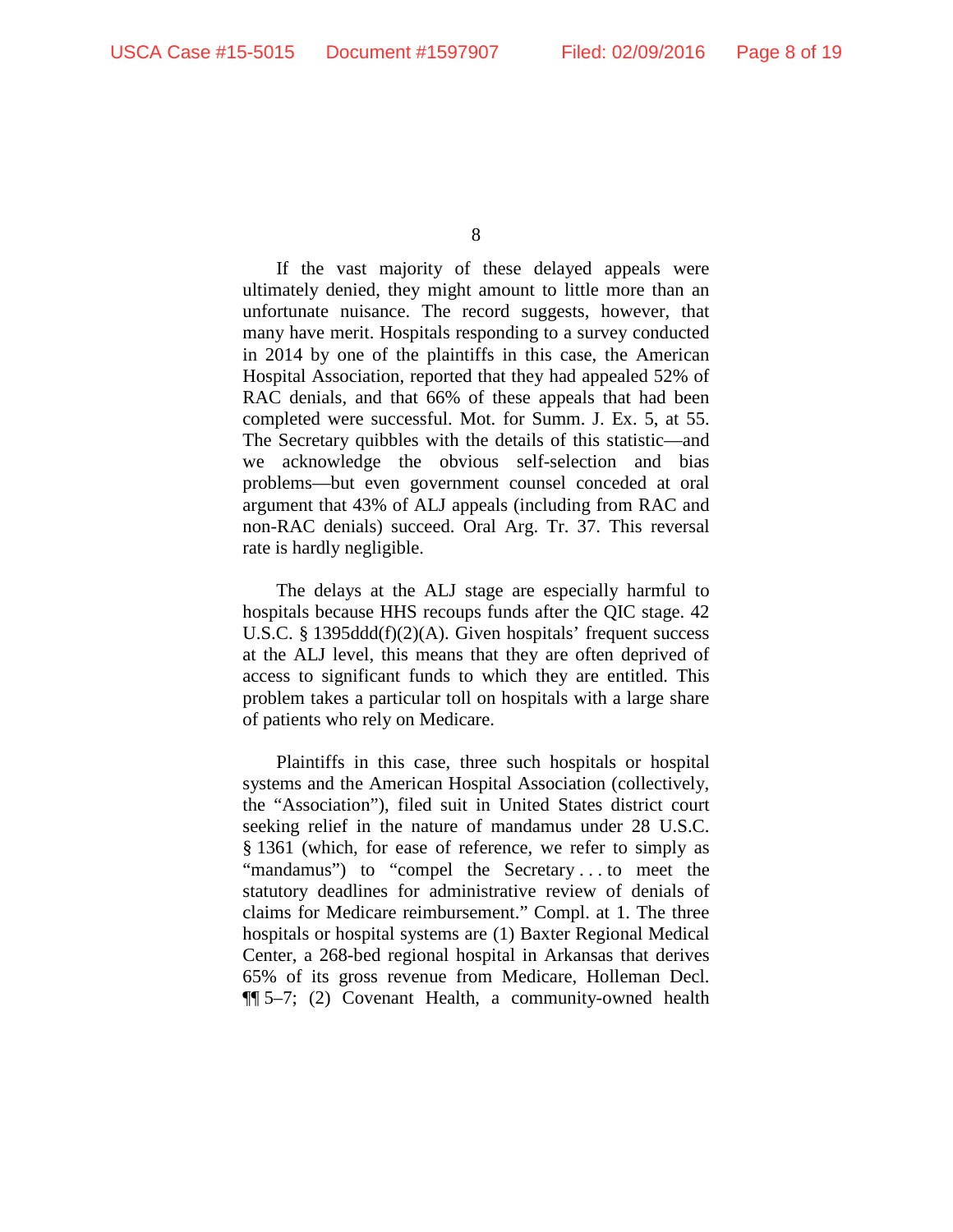system of hospitals in Tennessee that derives 55% of its gross revenue from Medicare, Geppi Decl. ¶¶ 5, 8; and (3) Rutland Regional Medical Center, a community-owned 188-bed hospital in Vermont that derives 47% of its revenues from Medicare, Wallace Decl. ¶¶ 6, 10. All three allege that they have significant funds tied up in the Medicare appeals process—including in appeals that have already exceeded the statutory time frames—and that their inability to access these funds makes a number of essential activities, such as replacing ICU beds, difficult or impossible. All three report that the inability to access the money makes it more difficult to provide adequate care, and at least Baxter and Covenant say they may stop offering certain services if the system is not fixed.

The Association sought summary judgment in the district court, and the Secretary moved to dismiss for lack of jurisdiction. The district court concluded that the jurisdictional and merits questions merged, and thus resolved both motions at once. The district court denied the Association's motion for summary judgment and granted the Secretary's motion to dismiss for lack of jurisdiction, concluding that the agency's delay was not so unreasonable as to justify mandamus. In doing so, the district court concluded as follows: "The Court hopes that the Secretary and Congress will continue working together toward a solution and that OMHA will receive the resources necessary to fulfill its obligations. Hospitals that are owed reimbursement should not be indefinitely deprived of funds. The Court cannot predict whether, over time, if HHS and Congress cannot adequately address the overflow of appeals, the [analysis] might shift toward Plaintiffs." *American Hospital Ass'n*, 76 F. Supp. 3d at 56.

This appeal followed.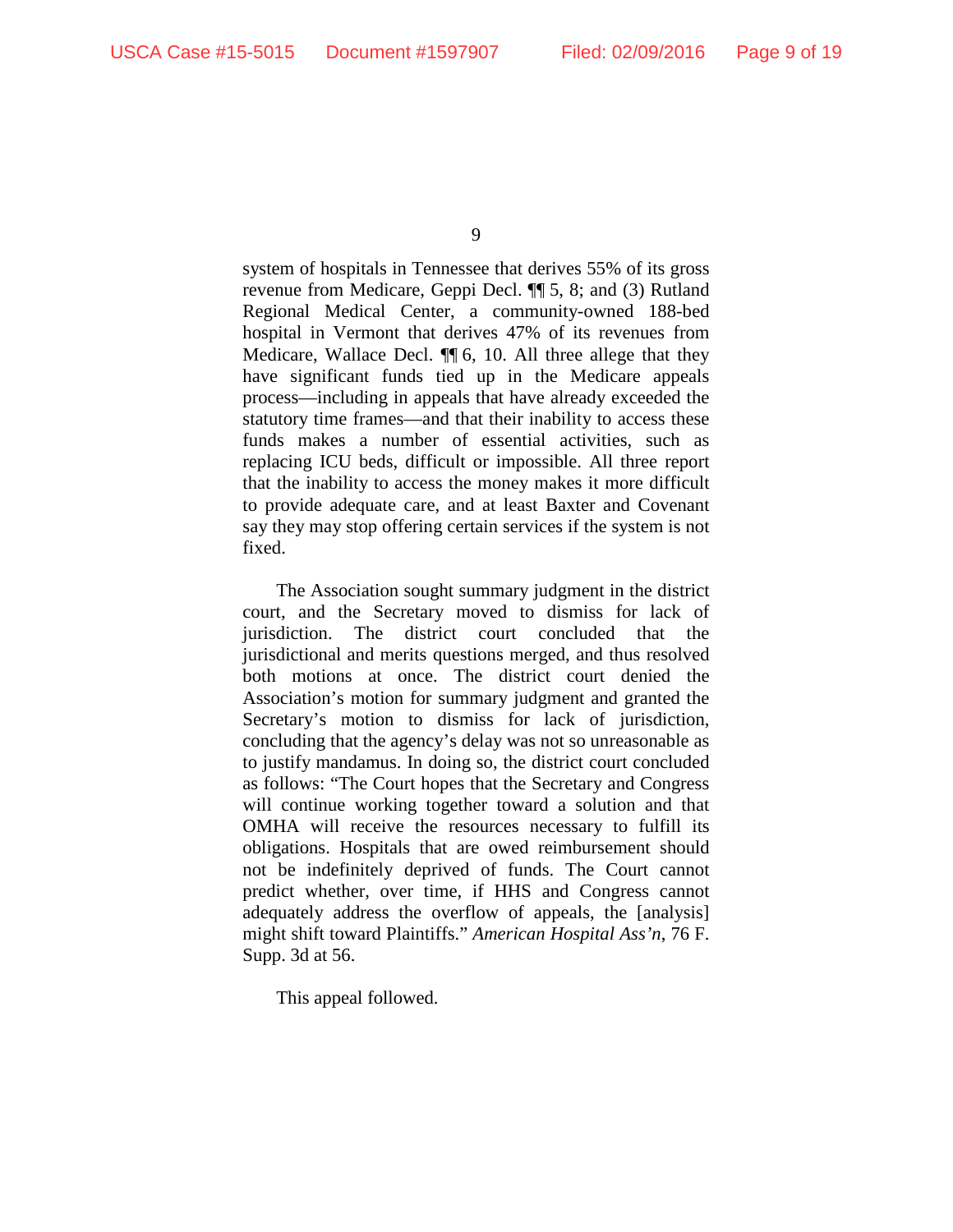## **II.**

"The remedy of mandamus is a drastic one, to be invoked only in extraordinary circumstances." *Power v. Barnhart*, 292 F.3d 781, 784 (D.C. Cir. 2002) (internal quotation marks omitted). To show entitlement to mandamus, plaintiffs must demonstrate (1) a clear and indisputable right to relief, (2) that the government agency or official is violating a clear duty to act, and (3) that no adequate alternative remedy exists. *United States v. Monzel*, 641 F.3d 528, 534 (D.C. Cir. 2011). These three threshold requirements are jurisdictional; unless all are met, a court must dismiss the case for lack of jurisdiction. *See In re Medicare Reimbursement Litigation*, 414 F.3d 7, 10 (D.C. Cir. 2005) (internal quotation marks and alteration omitted). "Even when the legal requirements for mandamus jurisdiction have been satisfied, however, a court may grant relief only when it finds compelling equitable grounds." *Id.* "The party seeking mandamus has the burden of showing that its right to issuance of the writ is clear and indisputable." *Power*, 292 F.3d at 784 (internal quotation marks omitted).

Mandamus claims that, like this one, target agency delay, turn on "whether the agency's delay is so egregious as to warrant mandamus." *In re Core Communications, Inc.*, 531 F.3d 849, 855 (D.C. Cir. 2008) (internal quotation marks omitted). In such cases, courts are guided by the "*TRAC* factors," so named because they come from our decision in *Telecommunications Research & Action Center v. FCC*. These factors are as follows:

(1) the time agencies take to make decisions must be governed by a rule of reason; (2) where Congress has provided a timetable or other indication of the speed with which it expects the agency to proceed in the enabling statute, that statutory scheme may supply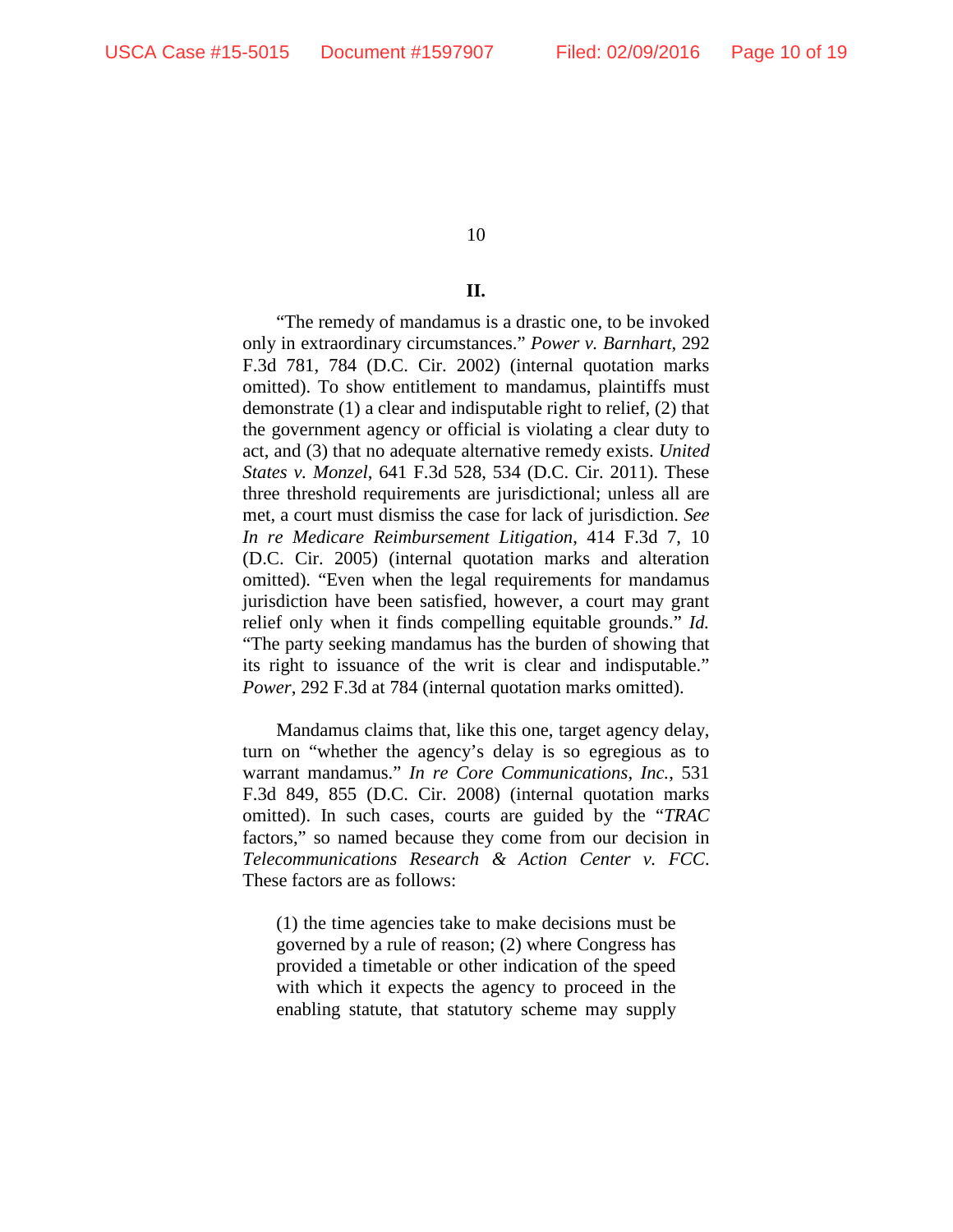content for this rule of reason; (3) delays that might be reasonable in the sphere of economic regulation are less tolerable when human health and welfare are at stake; (4) the court should consider the effect of expediting delayed action on agency activities of a higher or competing priority; (5) the court should also take into account the nature and extent of the interests prejudiced by delay; and (6) the court need not find any impropriety lurking behind agency lassitude in order to hold that agency action is unreasonably delayed.

*Telecommunications Research & Action Center v. FCC*  (*TRAC*), 750 F.2d 70, 80 (D.C. Cir. 1984) (internal quotation marks and citations omitted). Although these factors provide guidance by setting out "the hexagonal contours of a standard," we have been careful to emphasize that they are "hardly ironclad," *id.*, and that "[e]ach case must be analyzed according to its own unique circumstances," *Air Line Pilots Ass'n v. Civil Aeronautics Board*, 750 F.2d 81, 86 (D.C. Cir. 1984).

We have never squarely addressed the interplay of the three threshold mandamus requirements—clear duty, clear right to relief, and absence of an adequate alternative remedy—and the six *TRAC* factors. Because these factors function not as a hard and fast set of required elements, but rather as useful guidance as to whether a delay is "so egregious as to warrant mandamus," *TRAC*, 750 F.2d at 79, their roles may differ depending on the circumstances. For example, in situations where plaintiffs allege that agency delay is unreasonable despite the absence of a specific statutory deadline, the entire *TRAC* factor analysis may go to the threshold jurisdictional question: does the agency's delay violate a clear duty? By contrast, in situations where the

<sup>11</sup>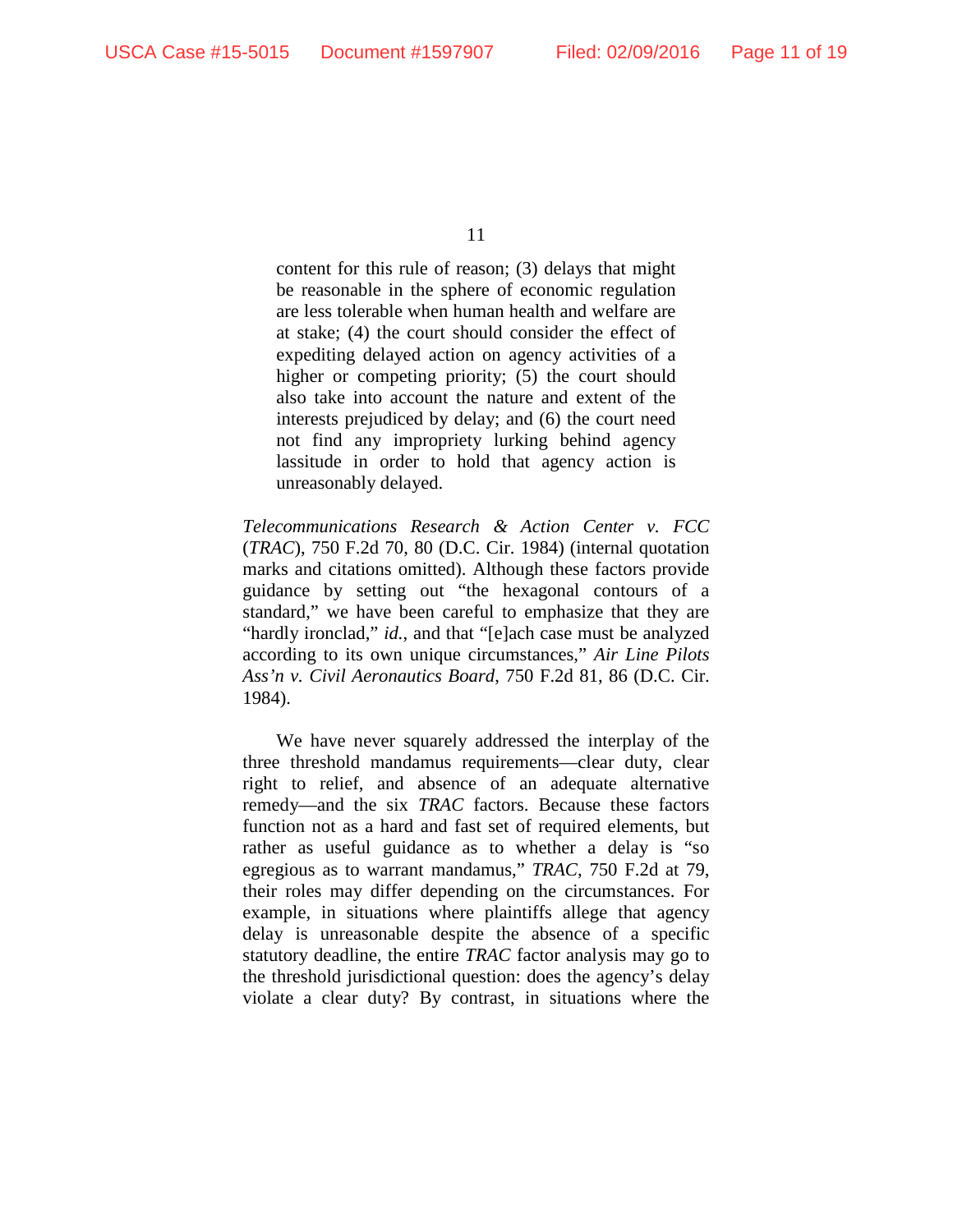statute imposes a deadline or other clear duty to act, the bulk of the *TRAC* factor analysis may go to the equitable question of whether mandamus *should* issue, rather than the jurisdictional question of whether it *could*.

Here, the district court recognized the unsettled relationship between jurisdictional and merits questions in mandamus suits. *American Hospital Ass'n*, 76 F. Supp. 3d at 49–50. Guided in part by our precedent outside of the agencydelay context, the district court concluded that the jurisdictional and merits inquiries "merge[d]," and that "the dual nature of the inquiry" allowed it to "resolve Plaintiffs' Motion for Summary Judgment together with Defendant's Motion to Dismiss for Lack of Jurisdiction." *Id.* at 50 (internal quotation marks omitted). Accordingly, after analyzing the *TRAC* factors, the district court denied Plaintiffs' summary judgment motion and granted the Secretary's motion to dismiss for lack of jurisdiction.

In our view, however, the distinction between the jurisdictional inquiry and the equitable merits inquiry matters, especially because it affects our standard of review. We review the threshold requirements for mandamus jurisdiction de novo. *In re Medicare Reimbursement Litigation*, 414 F.3d at 10. But we review "the equities" for abuse of discretion. *Id.* Accordingly, we first consider the threshold jurisdictional question, and then turn to the equities.

#### **A.**

At the outset, we must determine whether, as the Association argues, the statutory time frames are mandatory deadlines. According to the Association, the statute imposes mandatory duties by providing that certain actions "shall" occur within specified time frames. As the Secretary sees it, however, the opportunity for providers to escalate appeals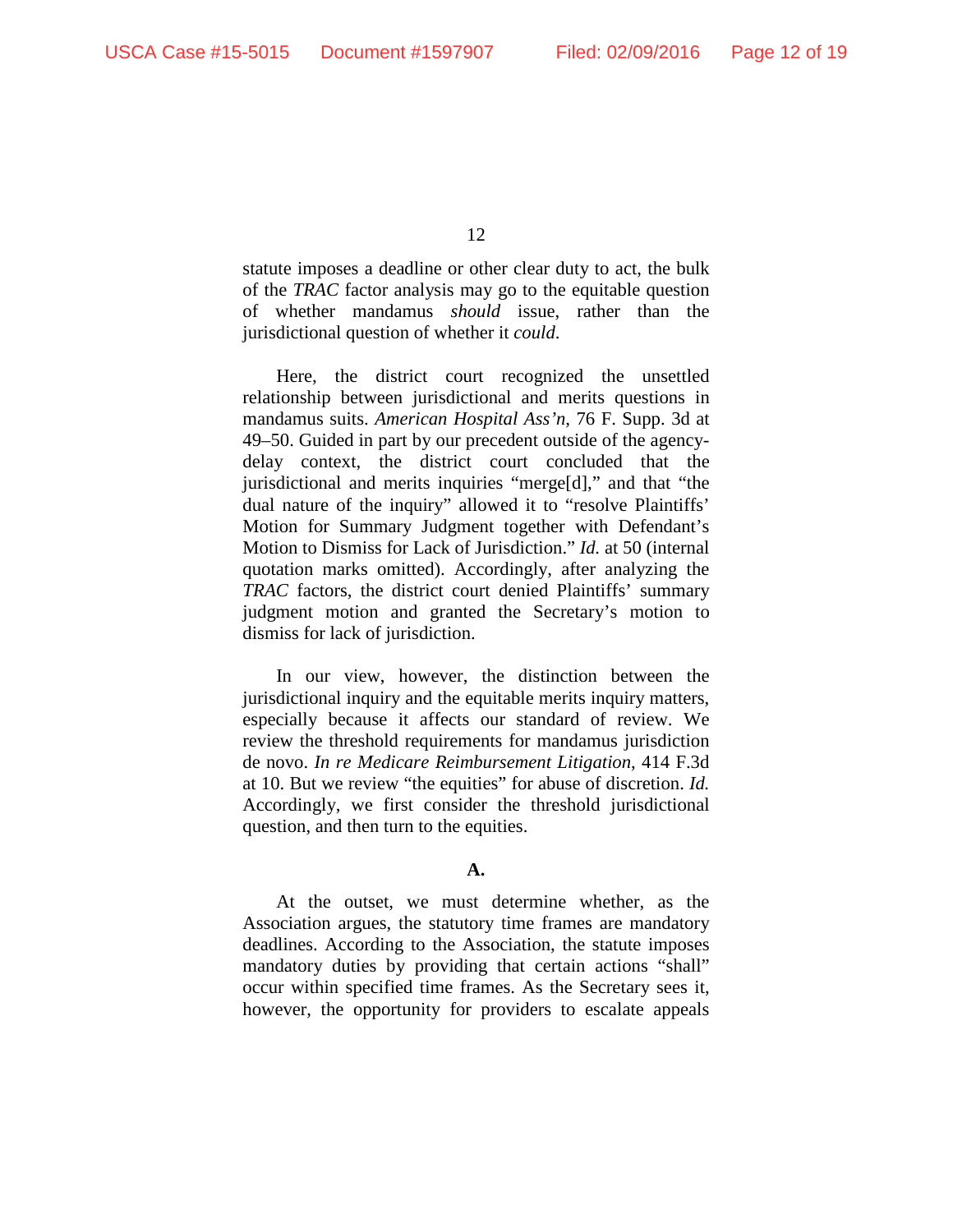deprives the district court of jurisdiction to issue mandamus, either because escalation demonstrates the lack of a statutory duty or because it provides an adequate alternative remedy. In the unique circumstances of this case, we agree with the Association.

To begin with, as to clear duty, the statute uses the typically mandatory "shall."  $E.g., 42$  U.S.C.  $\S$  1395ff(d)(1)(A) ("[A]n administrative law judge *shall* conduct and conclude a hearing . . . and render a decision on such hearing" within ninety days. (emphasis added)). To be sure, as the Secretary points out, context can dictate that "shall" take a directory rather than a mandatory meaning. But here, context only reinforces a mandatory reading. The statute itself repeatedly refers to the time frames as "deadlines." *E.g.*, *id.* § 1395ff(d)(1)(B). And the provision permitting "[w]aiver of deadline by party seeking hearing," *id.*, would lack meaning if the agency had no obligation to comply with the deadline in the first place.

The Secretary argues that by permitting escalation, Congress acknowledged that the time frames would sometimes remain unmet, thus suggesting that Congress did not view them as mandatory. Appellee's Br. 19–20. The Secretary's premise fails to support her conclusion. Merely providing a consequence for noncompliance does not necessarily undermine the force of a command.

The argument that escalation provides an adequate alternative remedy is somewhat stronger. If delays occurred only in isolated or occasional cases, escalation might suffice. Indeed, we agree with the Secretary that Congress's inclusion of the remedy in the statutory scheme indicates that Congress anticipated that violations might occur with some measure of regularity. That said, nothing suggests that Congress intended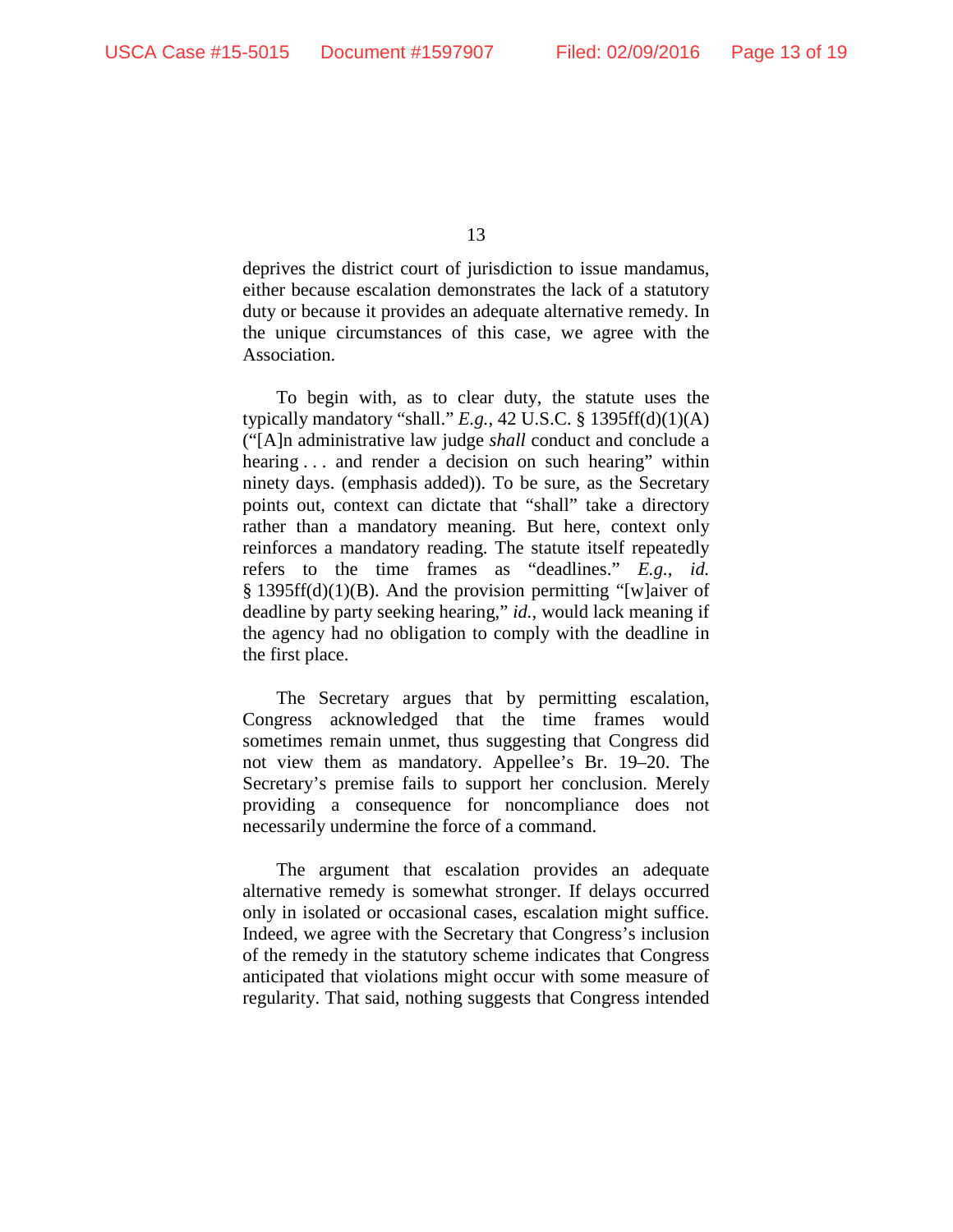escalation to serve as an adequate or exclusive remedy where, as here, a systemic failure causes virtually all appeals to be decided well after the statutory deadlines.

In some circumstances, of course, distinguishing between violations that escalation can adequately address and those it cannot might be difficult. The systemic failure at issue in this case, however, presents no such line-drawing dilemma. Escalation from the ALJ stage to the DAB stage is unlikely to provide a timely hearing. Not only does the DAB itself have a backlog, but it holds hearings only where an "extraordinary question" is involved.

Nor does further escalation to district court suffice. As the government acknowledged at oral argument, district court review would be deferential, Oral Arg. Tr. 28, hardly an adequate substitute for a de novo hearing before an administrative law judge.

Alternatively, the Secretary argues that she has no clear duty because the action the Association seeks mandamus to compel is discretionary rather than ministerial. As the Association points out, however, although both the content of the administrative appeal decisions and the means the Secretary uses to ensure they are reached in a timely fashion are discretionary, the Association formally seeks to compel neither. Rather, it simply seeks to compel the Secretary to make decisions within the statutory time frames. Appellants' Reply Br. 6. The Secretary insists that the Association's request constitutes a "programmatic attack" on the way her department manages its resources, that the department lacks the resources to render decisions within the statutory time frames, and that even if it had the necessary resources, we should hesitate to reorder agency priorities in such a manner. The Supreme Court, however, has distinguished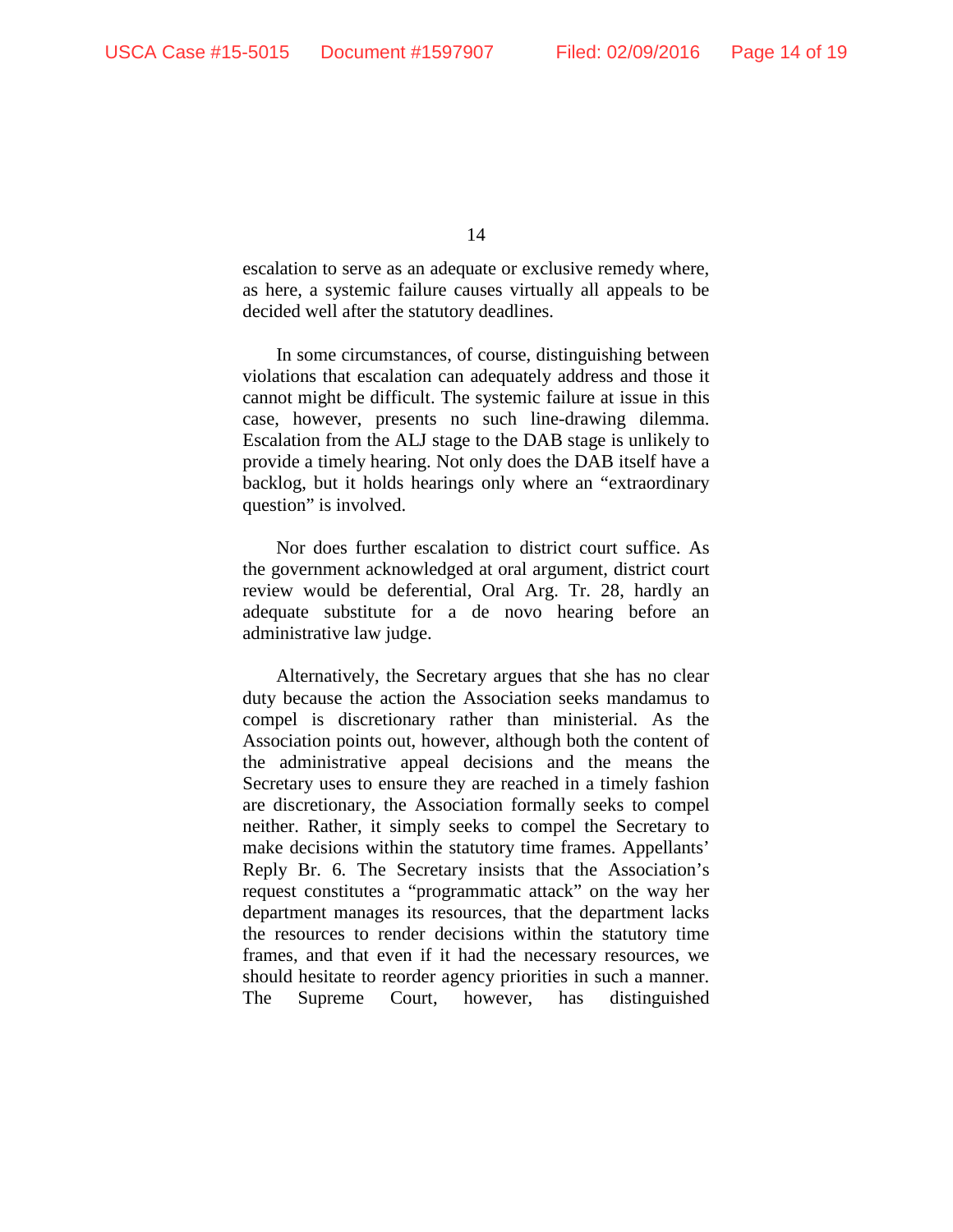impermissible "programmatic attack[s]" from "the failure to . . . take some decision by a statutory deadline," *Norton v. Southern Utah Wilderness Alliance*, 542 U.S. 55, 63–64 (2004), the very failure the Association challenges here.

In making her "programmatic attack" argument, the Secretary emphasizes that many agency delay cases involve one or a small number of decisions, rather than the countless administrative appeals at issue in this case. Appellee's Br. 27. In the presence of a clear statutory deadline, however, the scope of the program involved goes to "the equities" of granting mandamus rather than to the threshold jurisdictional question of whether a clear duty exists. Indeed, this court has made clear—albeit in a case denying mandamus relief—that "[h]owever many priorities the agency may have, and however modest its personnel and budgetary resources may be, there is a limit to how long it may use these justifications to excuse inaction in the face of" a statutory deadline. *In re United Mine Workers of America International Union*, 190 F.3d 545, 554 (D.C. Cir. 1999). And in another case, we strongly suggested that we would have granted mandamus to require an agency to make over a dozen delayed decisions had the agency not convinced us that it had resolved the underlying issues and was quickly working through its backlog. *In re American Federation of Government Employees, AFL-CIO*, 790 F.2d 116 (D.C. Cir. 1986).

Finally, our decisions in *In re Barr Laboratories, Inc.*, 930 F.2d 72 (D.C. Cir. 1991), and *Mashpee Wampanoag Tribal Council, Inc. v. Norton*, 336 F.3d 1094 (D.C. Cir. 2003)—both relied on by the Secretary—are not to the contrary. In these cases, we rejected mandamus claims that would have had the effect of allowing the plaintiffs to jump the line, functionally solving their delay problem at the expense of other similarly situated applicants. To be sure, the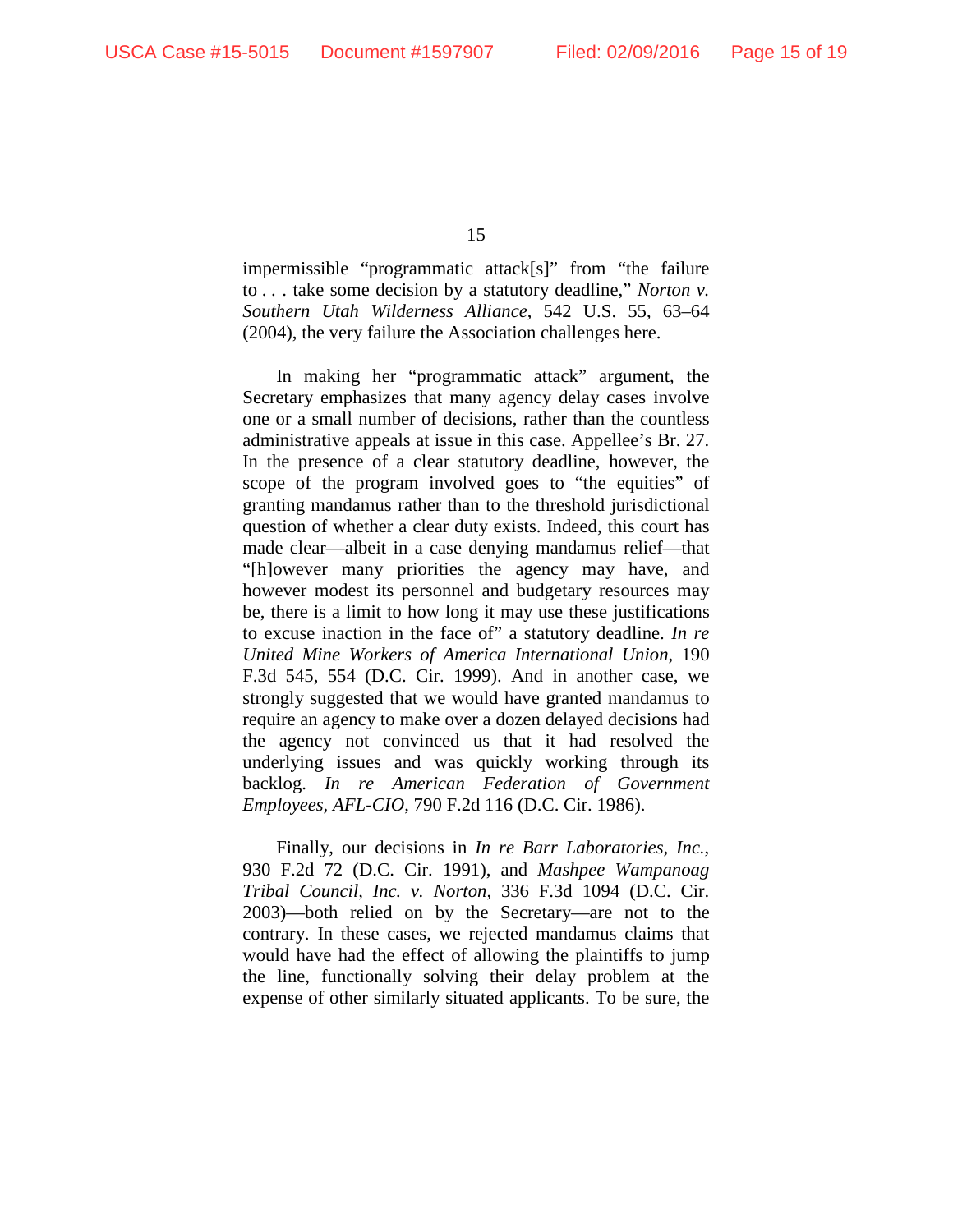complaint in this case does seek this type of relief, *see* Compl. Prayer for Relief (b)(i), (b)(ii), which we agree our precedent forecloses. But the complaint also requests the broader relief of "requiring HHS to otherwise comply with its statutory obligations in administering the appeals process for all hospitals." *Id.* (b)(iii). The line-jumping cases of *Barr Labs* and *Mashpee Wampanoag Tribal Council* neither speak to nor preclude such relief.

We thus conclude that the statute imposes a clear duty on the Secretary to comply with the statutory deadlines, that the statute gives the Association a corresponding right to demand that compliance, and that escalation—the only proposed alternative remedy—is inadequate in the circumstances of this case. Because the Association has demonstrated that the threshold requirements for mandamus jurisdiction are met, and because the Secretary's other jurisdictional arguments fail, we reverse the district court's dismissal for lack of jurisdiction.

#### **B.**

On remand, the district court should determine whether "compelling equitable grounds" now exist to issue a writ of mandamus. The court appears to have considered this question as it stood in late 2014 as part of its merged jurisdictional and merits inquiry, but the record on appeal makes clear that the situation has worsened—something the district court will need to account for as it applies the *TRAC* factors. Although the difficult decision of when to issue the extraordinary writ rests in the first instance with the district court, given the large number of federal agencies within our jurisdiction and the importance of ensuring the application of uniform mandamus standards, we think it helpful to set out the factors that weigh most strongly for and against mandamus in this case.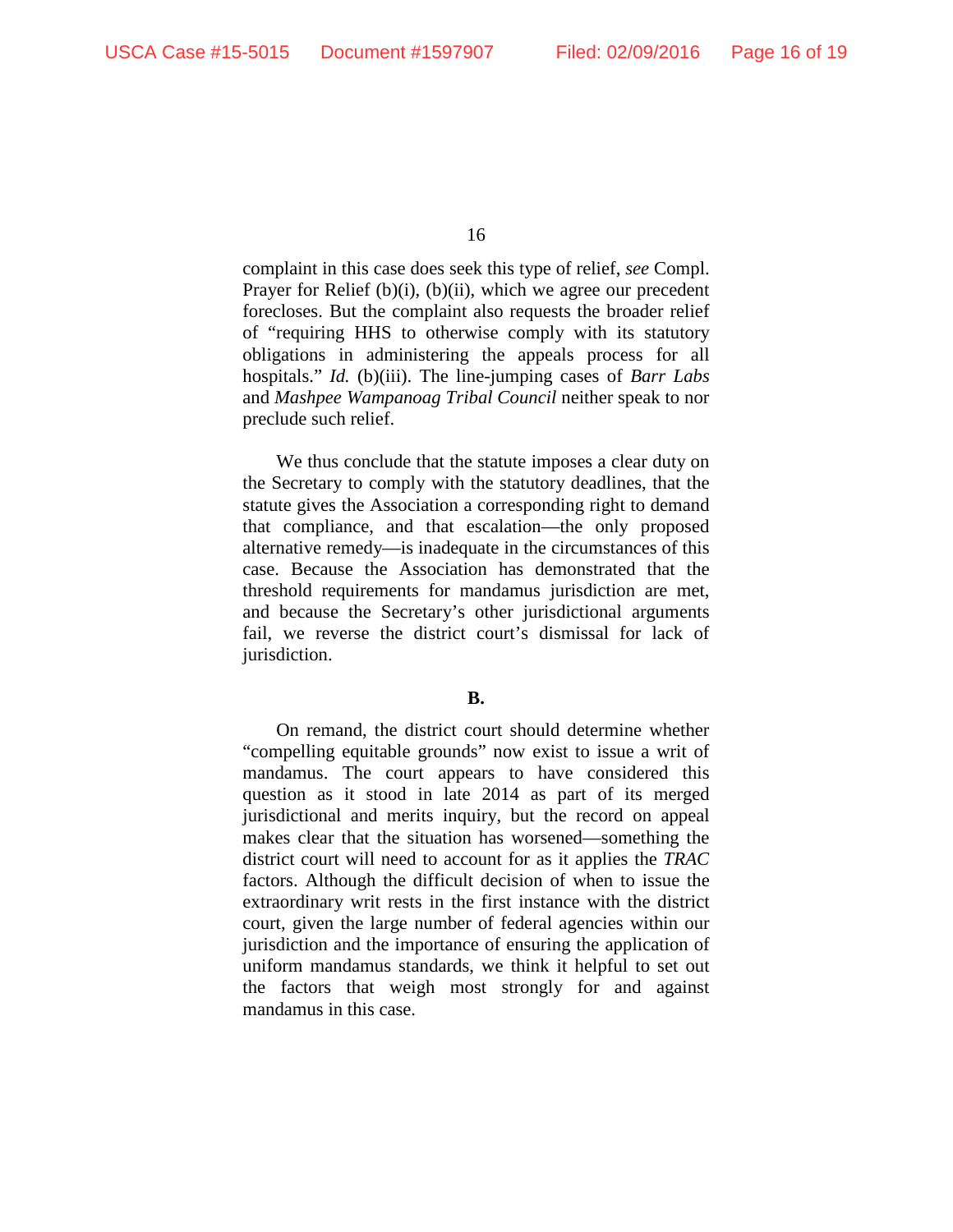Perhaps counseling most heavily against mandamus is the writ's extraordinary and intrusive nature, which risks infringing on the authority and discretion of the executive branch. These risks are especially salient here because mandamus would, in effect, probably require the agency to make major changes to its operations and priorities, including drastically limiting the scope of a statutorily mandated program that has recovered billions of dollars in incorrectly paid funds. Moreover, as the district court properly noted, Congress's awareness of and attention to the situation counsel against issuance of the writ. *American Hospital Ass'n*, 76 F. Supp. 3d at 56. So too, we think, does the fact that Congress has provided escalation as a remedy, even though that remedy may offer less than full relief. Escalation might inform the district court's analysis of whether the delay is egregious enough to warrant the grant of mandamus relief, even if it does not preclude mandamus jurisdiction altogether. Finally, the district court also correctly concluded that the Secretary's good faith efforts to reduce the delays within the constraints she faces—such as by implementing reforms that have doubled ALJ efficiency—push in the same direction. *Id.* at 55–56. The backlog and delays have their origin in the political branches, and ideally the political branches should resolve them.

On the other hand, several significant factors counsel in favor of mandamus. To begin with, the record demonstrates that the delays are having a real impact on "human health and welfare." *TRAC*, 750 F.2d at 80. For example, one plaintiff, Baxter Regional Medical Center, submitted a declaration explaining that having money tied up in the appeals process beyond the statutory deadlines makes it much more difficult to purchase replacement ICU beds, replace (rather than patch) a roof over its surgery department, and replace a twenty-year-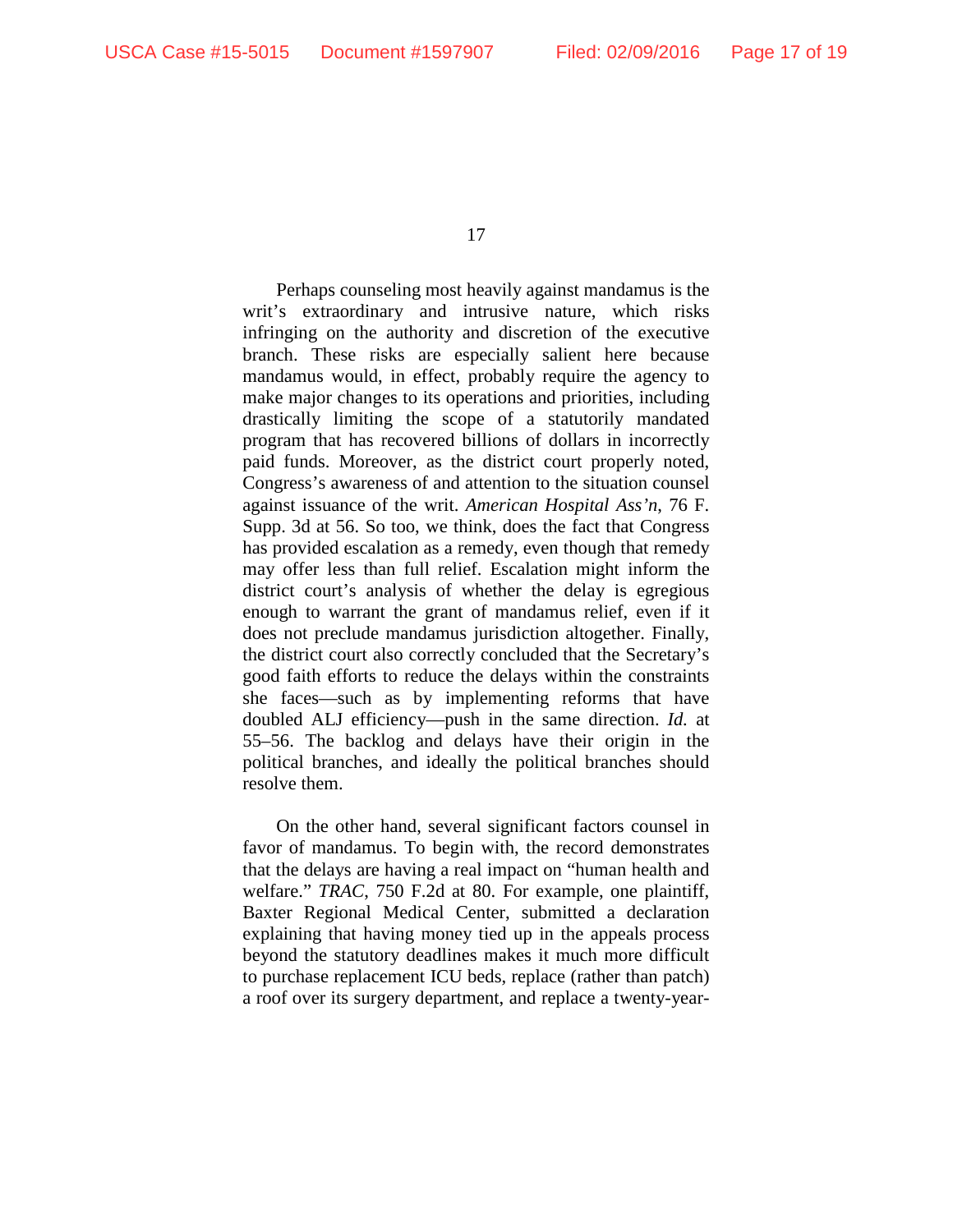old catheterization lab which will "soon need to be shut down." Holleman Decl. ¶¶ 14–15. Likewise, amicus the Fund for Access to Inpatient Rehabilitation reports that the delays have led at least one rehabilitation hospital to "avoid admitting certain types of patients, regardless of whether its staff believes the patients meet the coverage criteria for rehabilitation hospital care, if those patients have indicia within their medical records that are likely to trigger an audit." Amicus Br. 28. These consequences—none of which the government challenges—are unsurprising; common sense suggests that lengthy payment delays will affect hospitals' willingness and ability to provide care.

Moreover, and critically to our thinking about this case, although Congress directed the Secretary to establish the RAC program, it has left her with substantial discretion to implement it and determine its scope. 42 U.S.C. § 1395ddd(h). True, Congress seems to approve of the way the Secretary has implemented the program, and the agency is entitled to some leeway to resolve the tension between competing priorities. If it fails to do so, however, and if Congress fails to act, either by providing the Secretary sufficient resources to comply with the clear statutory deadlines it has already enacted or by relieving her of the obligation to do so, these deadlines dictate that the Secretary will have to curtail the RAC program or find some other way to meet them. Federal agencies must obey the law, and congressionally imposed mandates and prohibitions trump discretionary decisions.

All that said, we reiterate that the district court has broad discretion in weighing the equities and deciding "whether the agency's delay is so egregious as to warrant mandamus." Taking the above factors into account, the district court more than a year after its first denial and with the problem